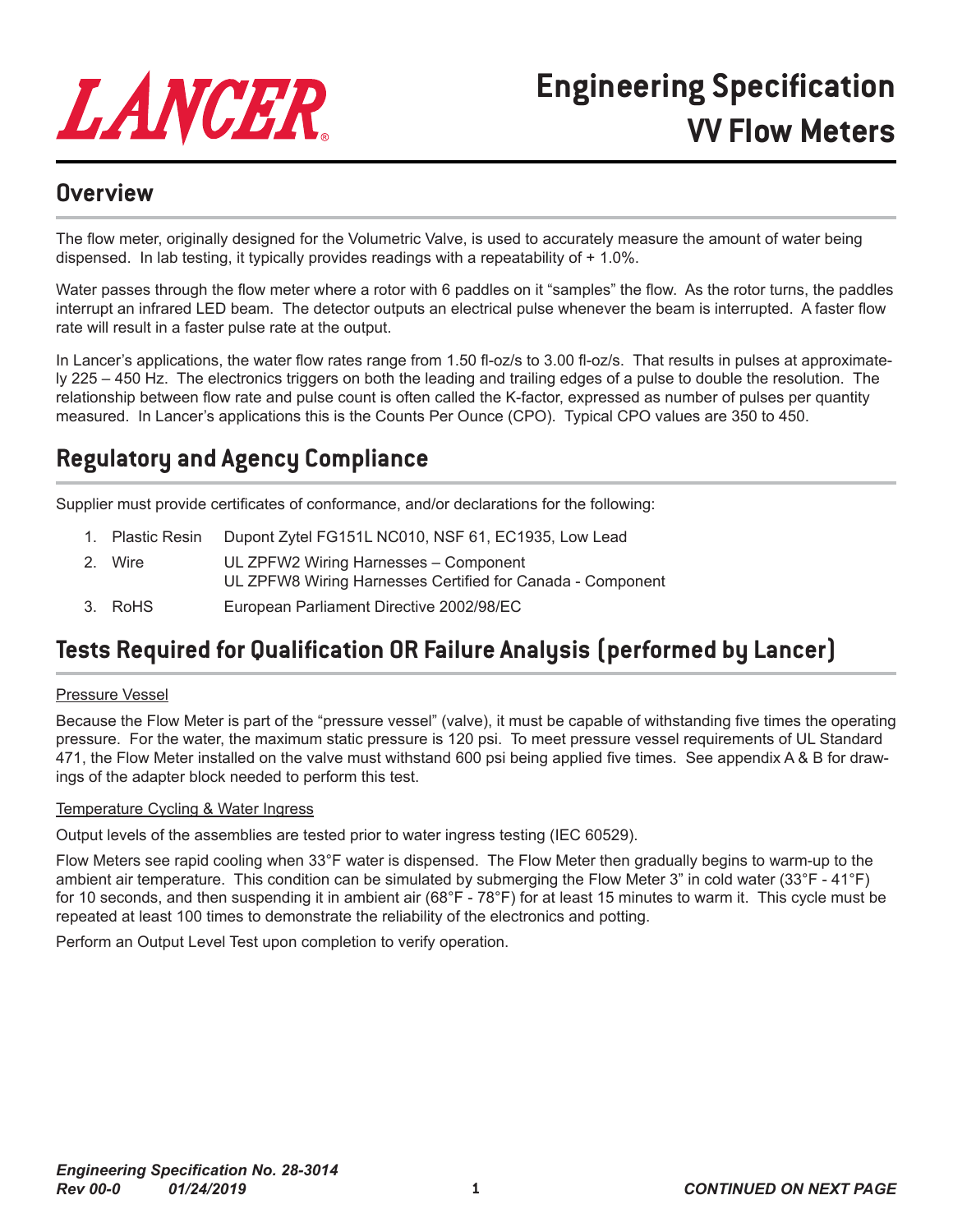#### Functional Test

To test the Flow Meter, output pulses are counted during a water pour. The water is collected and measured by weighing to get an accurate measurement. Weights are converted into fluid ounces using a conversion factor of 29.57 grams/fluid ounce. The counts are divided by the volume to get the Counts Per Ounce (CPO).

Requires:

- Dispenser suitable for the Volumetric Valve
- Chilled Carbonated Water (33°F 41°F)
- Chilled Plain Water (33°F 41°F)
- Volumetric Valve
- Volumetric Hand-held Programmer
- Digital Oscilloscope
- Bearings and rotor

#### Test Setup:

- Install rotor and bearings in the flow meter body to be tested.
- Install the flow meter assembly on the volumetric valve
- Install the flow washer on the volumetric valve (check for each test step)
- Install on the dispenser.
- Select carbonated or non-carbonated water.
- Setup the oscilloscope to capture the flow meter output to the control board.

#### Test:

For each of the test conditions in Table 1, perform a 5 second timed dispense.

#### While pouring:

- Monitor the oscilloscope output to verify that signal levels meet or exceed limits.
- Capture and store an example waveform
- Record high and low output levels.

#### After completion:

- Record the counts displayed on the hand-held programmer
- Record the weight of the water dispensed
- Calculate and record the dispensed volume and CPO

### **TABLE 1**

| <b>Test Condition</b> |                  | <b>Measured Results</b> |            |        |        | <b>Calcuated Results</b> |     |
|-----------------------|------------------|-------------------------|------------|--------|--------|--------------------------|-----|
| Water                 | <b>Flow Rate</b> | <b>VOH</b>              | <b>VOL</b> | Counts | Weight | Volume                   | CPO |
| Carb                  | 1.25             |                         |            |        |        |                          |     |
| Plain                 |                  |                         |            |        |        |                          |     |
| Carb                  | 2.50             |                         |            |        |        |                          |     |
| Plain                 |                  |                         |            |        |        |                          |     |
| Limit->               |                  | VOH > 4.8V              | VOL < 0.3V |        |        |                          |     |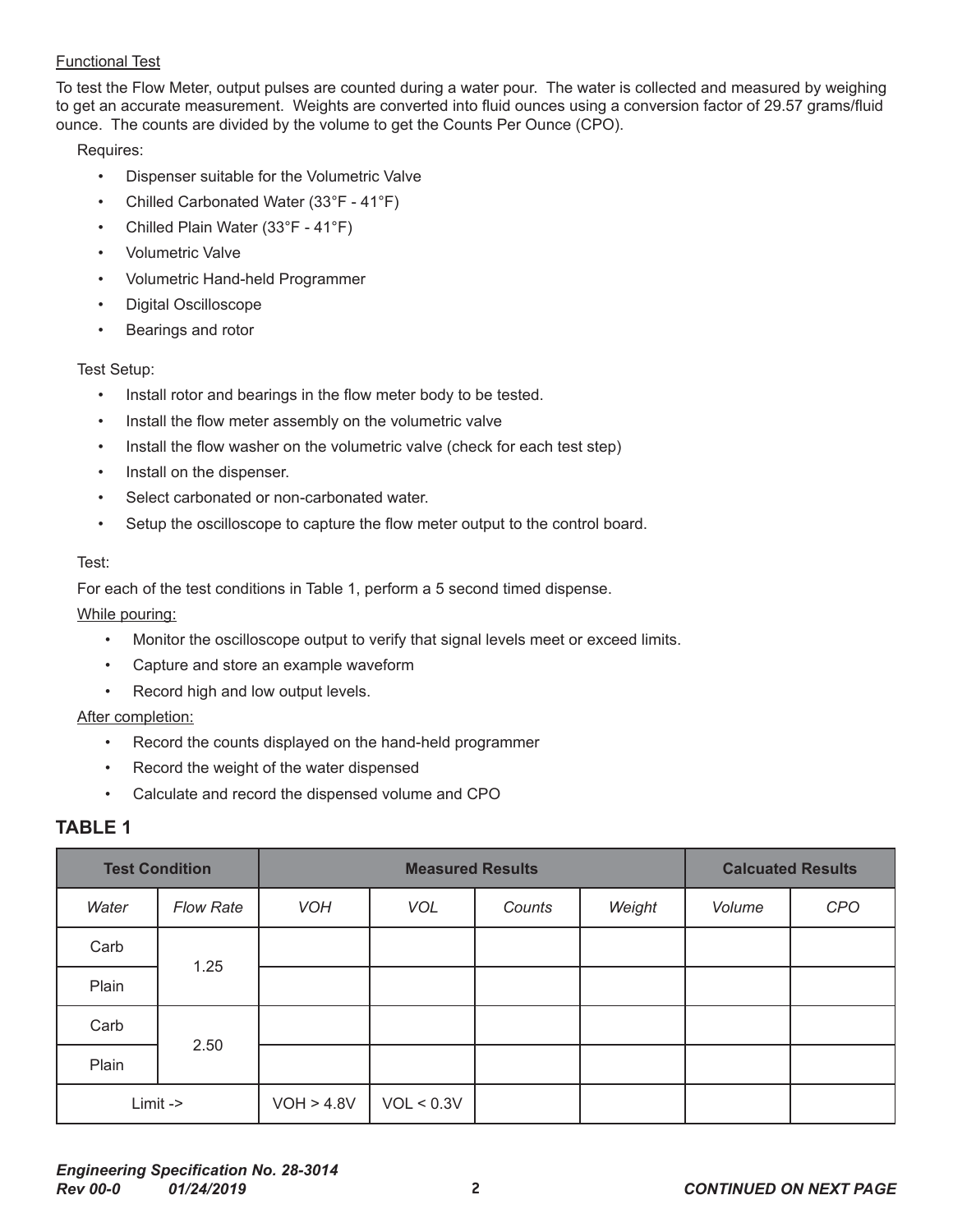# **Manufacturer End-of-Line Acceptance Test - 100% Lancer Incoming Acceptance Test - As Required by Quality Directives**

### **Output Level Test**

Verify that the Output Voltage in the Blocked and Unblocked conditions meet requirements of the Flowmeter Electrical Characteristics (below).

## **Electrical Characteristics**

| <b>Parameter</b>                       | <b>Conditions</b>                                                        | <b>Min</b>      | Typ. | <b>Max</b> | <b>Unit</b> |
|----------------------------------------|--------------------------------------------------------------------------|-----------------|------|------------|-------------|
| Emitter reverse voltage                |                                                                          |                 |      | 5          | V           |
| Emitter Forward current (1)            | $R_p = 332 \Omega$                                                       | 10              | 12   | 13         | mA          |
| <b>Emitter Beam Angle</b>              |                                                                          | 20              |      | 25         | Degrees     |
| Detector View Angle                    |                                                                          | 20              |      | 25         | Degrees     |
| Detector C-E Voltage                   |                                                                          |                 |      | 30         | V           |
| Detector E-C Voltage                   |                                                                          |                 |      | 5          | V           |
| Wavelength (matched)                   |                                                                          | 880             |      | 940        | nm          |
| <b>Operating Temperature</b>           |                                                                          | $\mathbf 0$     |      | 85         | $\mathsf C$ |
| Storage Temperature                    |                                                                          | $-25$           |      | 85         | $\mathsf C$ |
| Output Voltage (unblocked) (1)(2)      | $V_{cc}$ = 5.0V<br>$R_{\text{D}}$ = 332 $\Omega$<br>$R_i = 4.7 K \Omega$ |                 |      | 300        | mV          |
| Output Voltage (blocked sensor) (1)(3) | $V_{cc}$ = 5.0V<br>$R_p = 332 \Omega$<br>$R_i = 10 K \Omega$             | $V_{cc}$ - 0.2V |      |            | $\vee$      |
| Operation Life (1)                     | $V_{cc}$ = 5.0V<br>$R_p = 332 \Omega$<br>$R_i = 4.7 K \Omega$            | 80,000          |      |            | Hours       |



- 1. Test circuit: 2. Unblocked Sensor:
	- No obstructions in the paddle wheel slot
	- No ambient light
	- 3. Blocked Sensor:
		- Light beam between emitter and detector blocked with 3.0 mm diameter rod
		- No ambient light